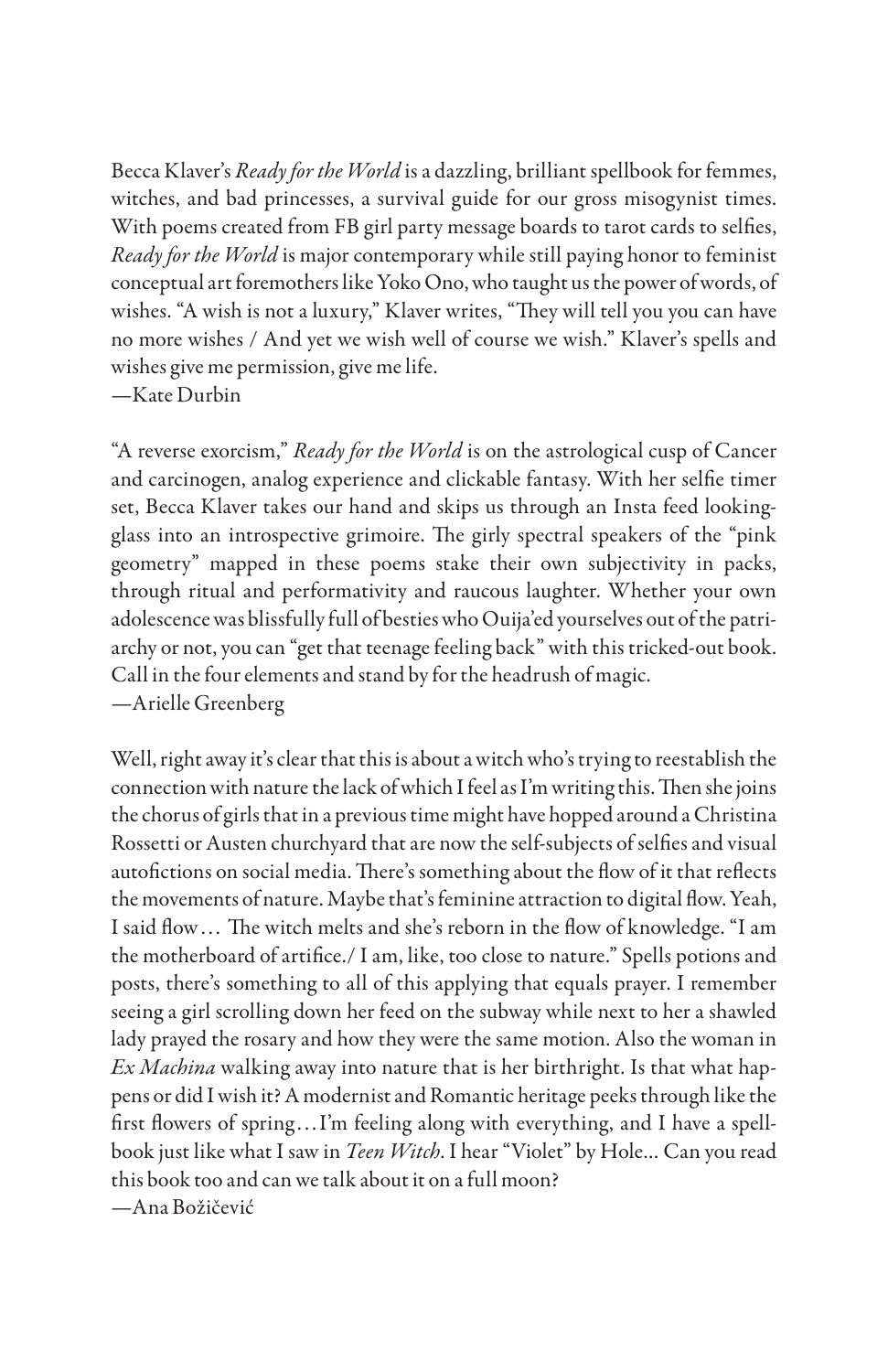# READY FOR THE WORLD

Becca Klaver

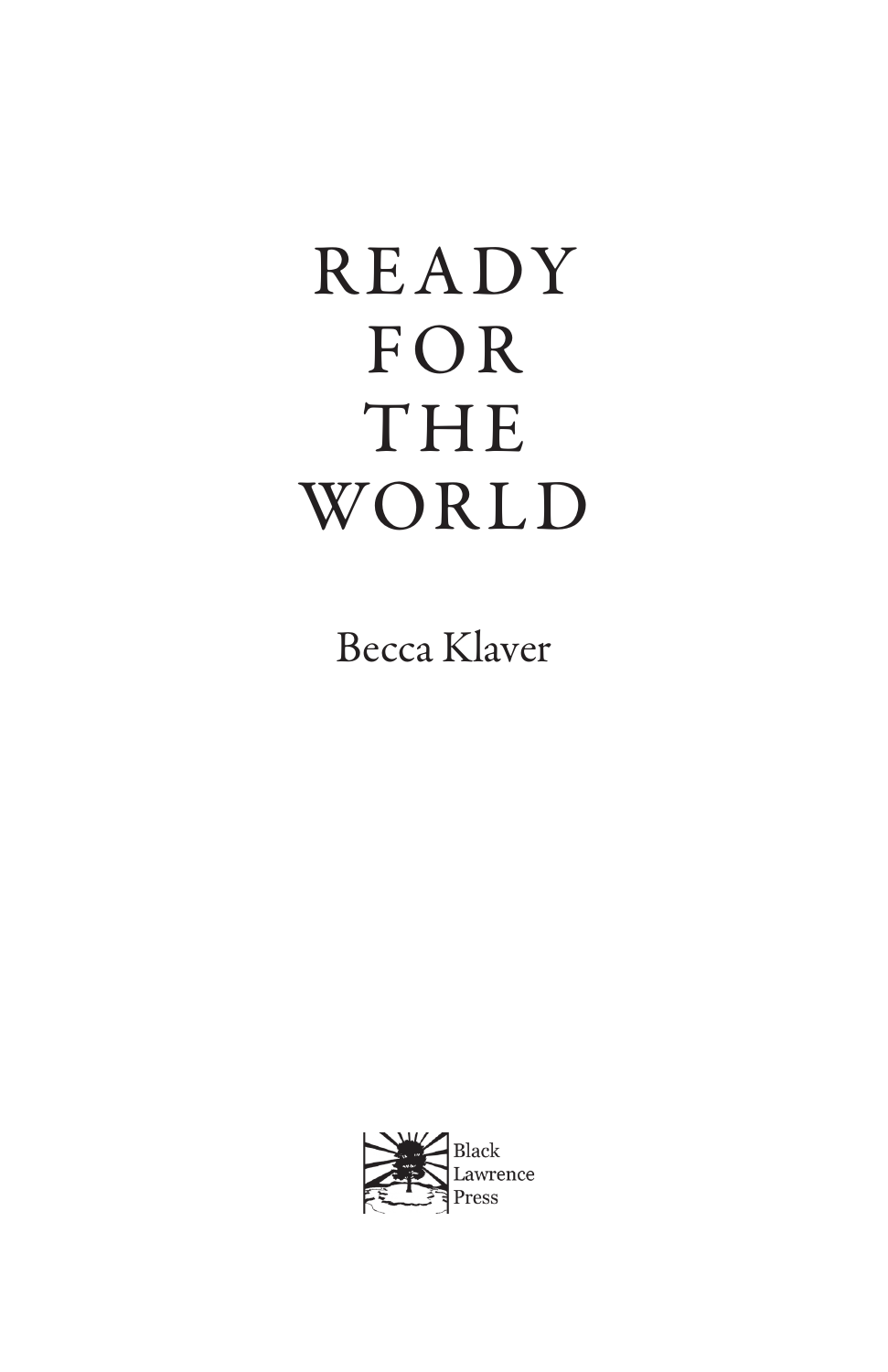*for my girls*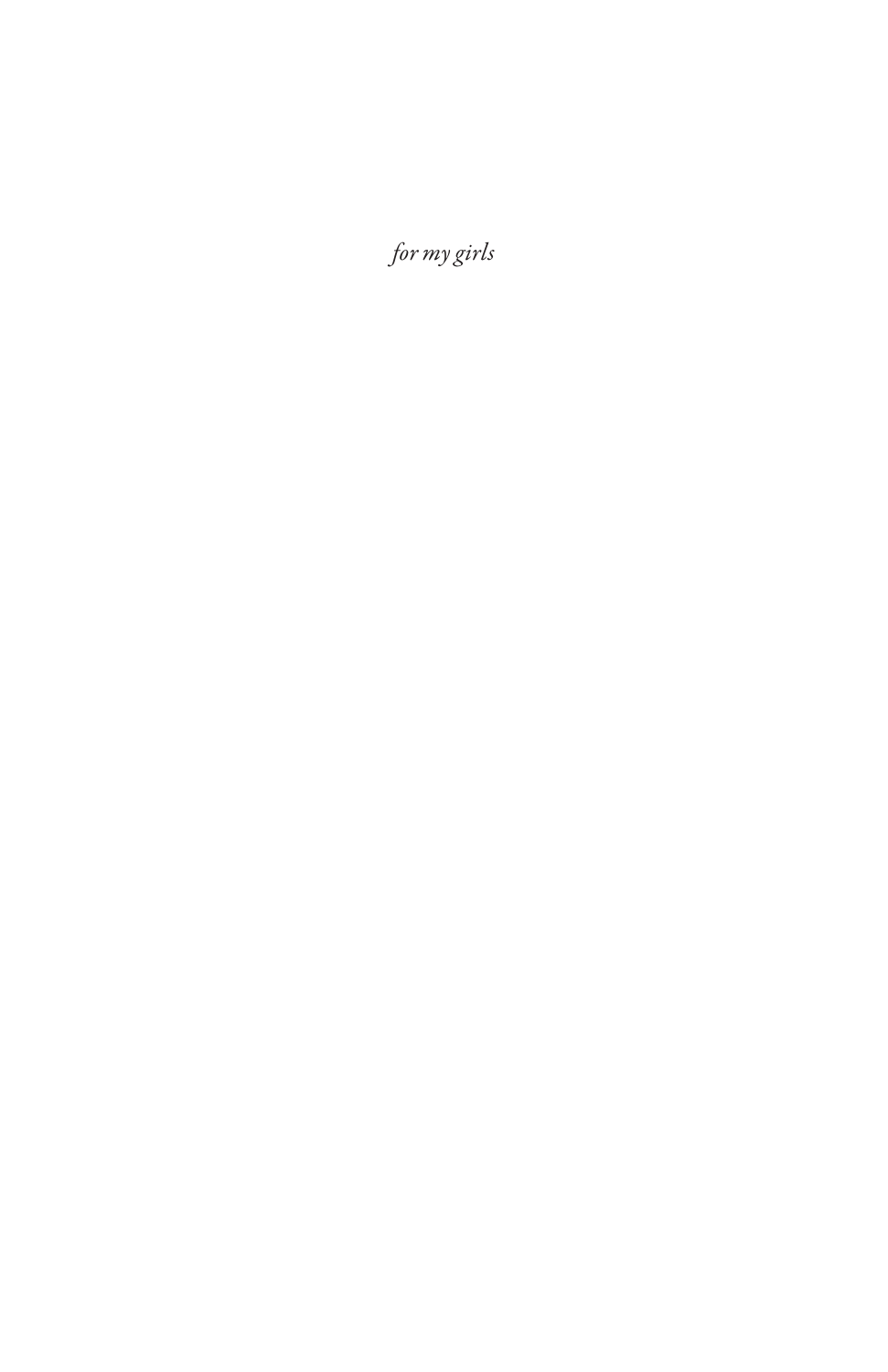... many feminists... have cast the project of "becoming woman" as one in which the woman can only be complicit in a patriarchal order...

—J. Halberstam, *The Queer Art of Failure*

 oh each poet's a beautiful human girl who must die.

—Alice Notley, "World's Bliss"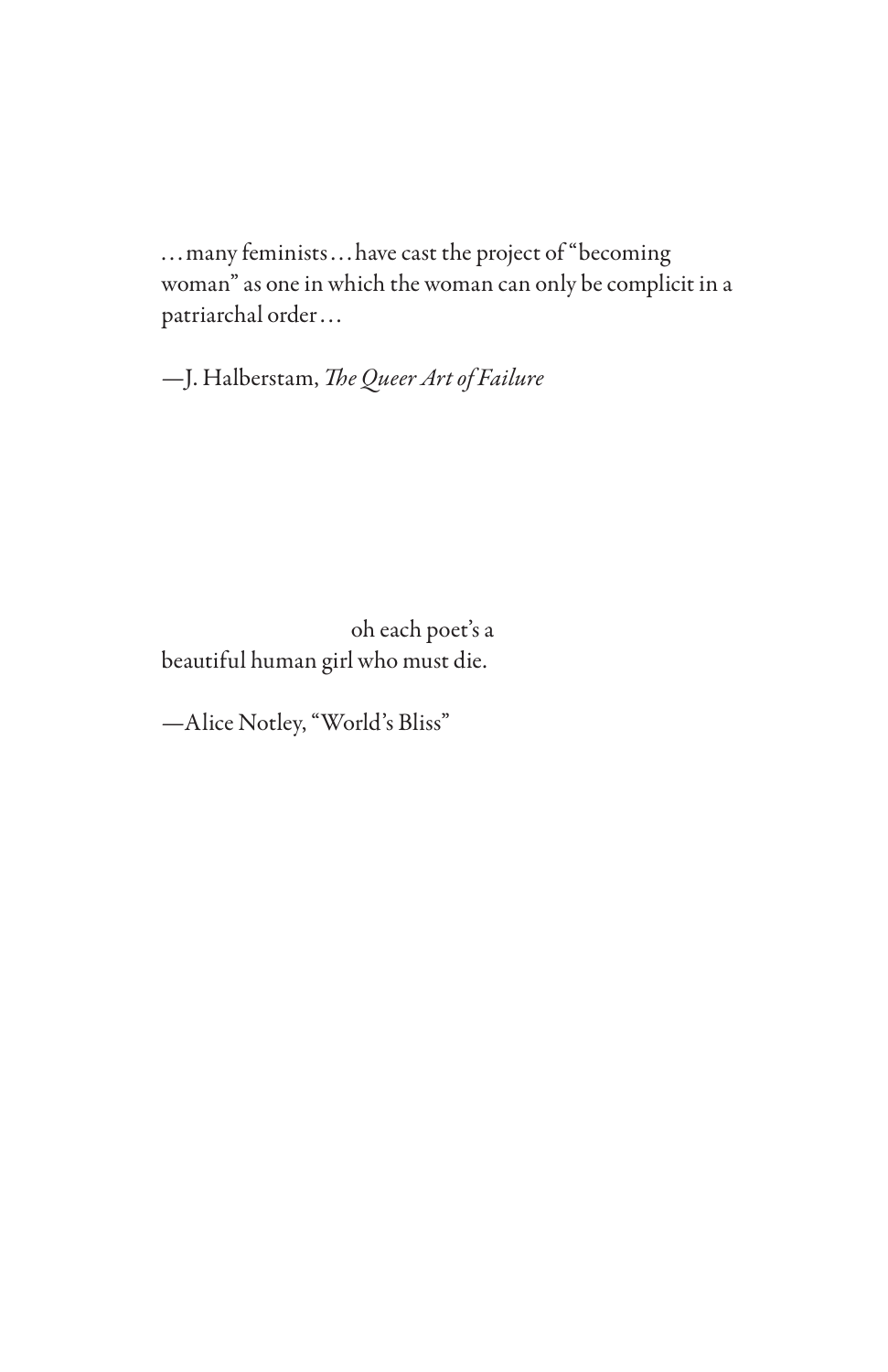## Contents

| The Woods                                 | I            |
|-------------------------------------------|--------------|
| Manifesto of the Lyric Selfie             | $\mathbf{2}$ |
| Spell for Good Weather                    | 4            |
| Performativity                            | $\mathsf{S}$ |
| Anagnorisis                               | 6            |
| <b>Sharing Settings</b>                   | 7            |
| Spell for the Future                      | 8            |
| Like Machine                              | 9            |
| Witches of Space & Time                   | IO           |
| Spell for Actualizing Art                 | 12           |
| Space or Time                             | 13           |
| Spell for Lost Things                     | 14           |
| Disney Princess Pageant                   | 15           |
| Nice to Meet You                          | 18           |
| The Slumber Party                         | 19           |
| Spell for Going Out                       | 20           |
| Spell for a Hangover                      | 2I           |
| Spell for a Winning Team                  | 22           |
| I is an island                            | 23           |
| Hooliganism Was the Charge                | 24           |
| Uptalk                                    | 30           |
| I'm Crazy                                 | 3I           |
| Becoming-Girly                            | 32           |
| <b>Style Power</b>                        | 34           |
| Vanity Mirror                             | 35           |
| Entrance to the Tunnel Marked 'Lakefront' | 36           |
| Diurnal                                   | 37           |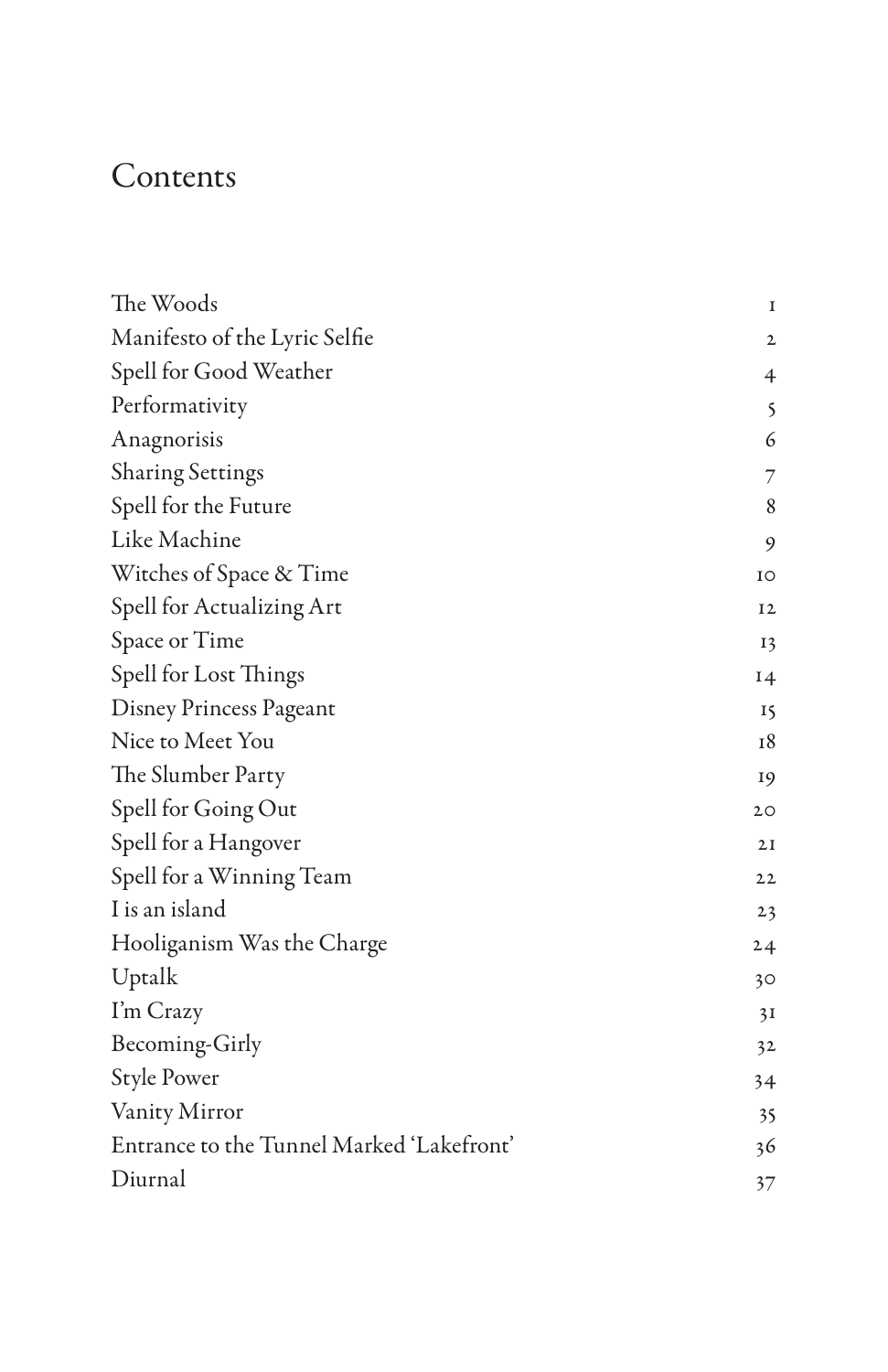| Don't Look Back                   | 38             |
|-----------------------------------|----------------|
| Sleight of Hand                   | 39             |
| Spell for Rebirth                 | 40             |
| Clear It Out                      | 4 <sup>2</sup> |
| Mermaid Tale                      | 43             |
| Reproductive Logic                | 44             |
| Spell for Paying Attention        | 45             |
| Spell for Shadow Work             | 46             |
| Kitty's First Lunar Eclipse       | 47             |
| Spell for Feeling Different       | 48             |
| Spell for Intuition               | 49             |
| Astro-Luv (Harmony of the Worlds) | 50             |
| Kitty's Second Lunar Eclipse      | 58             |
| Spell for Protection              | 59             |
| Spell for a Headache              | 62             |
| Kitty's Third Lunar Eclipse       | 63             |
| Spell for the City                | 65             |
| Spell for the Health of a Heroine | 66             |
| Wish Piece                        | 67             |
| Spell for Ordinary Benediction    | 72             |
| Spell for Heart Opening           | 73             |
| Spell for Knowing What You Want   | 75             |
| The Female Gaze                   | 76             |
| Spell for the Solstice            | 78             |
| Spell for Dispelling Power        | 81             |
| The Hierophant                    | 83             |
| Spell for More Spells             | 84             |
| Acknowledgments & Notes           | 85             |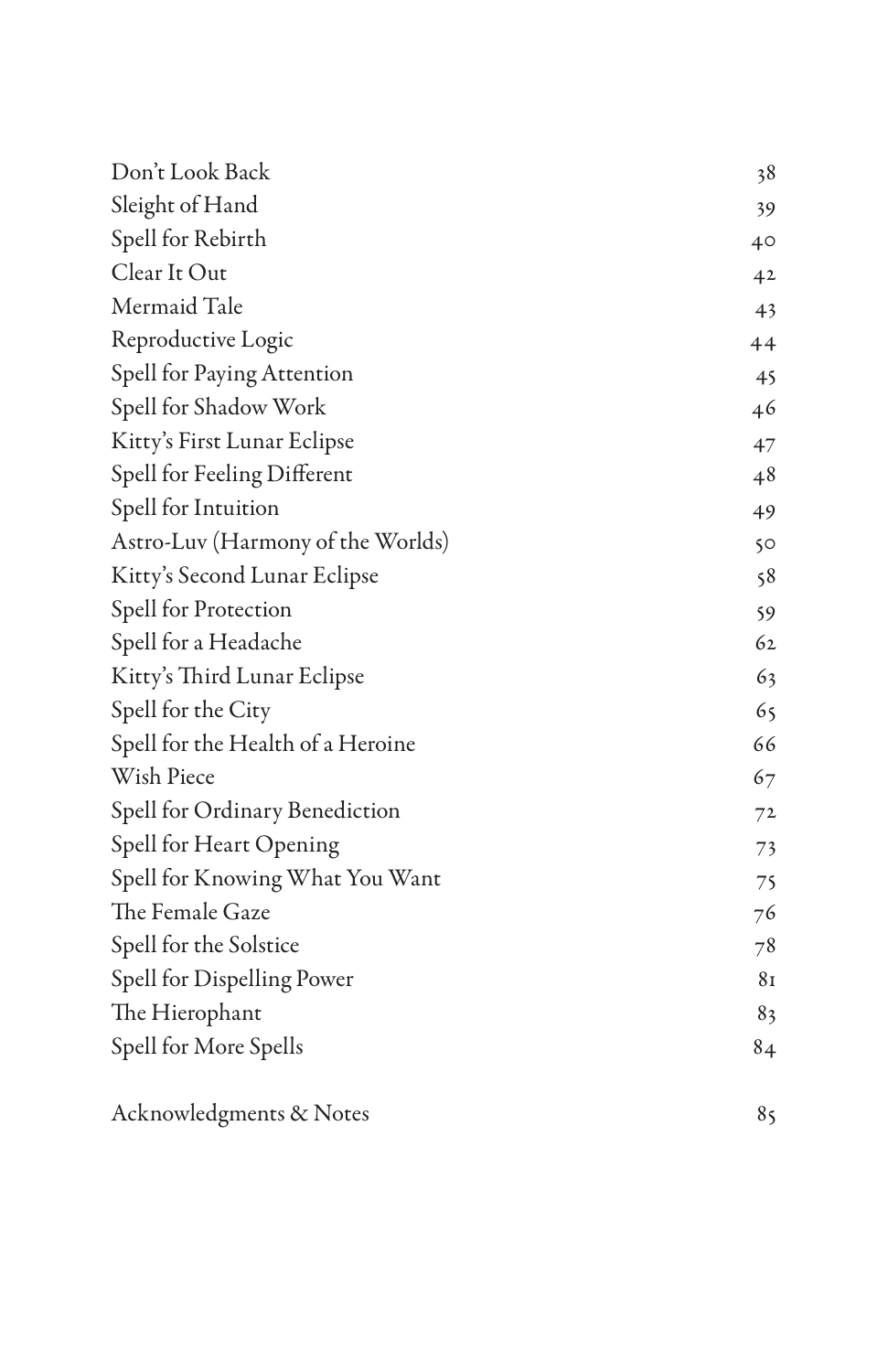#### The Woods

I never go to the woods anymore But when I go to the woods I remember How to burn things at water's edge If I never go to the woods again I'll live to die another Die to live another day In the woods I just fan myself out among the mosses Place my laptop gingerly on a stump Set a timer for the webcam Hug a tree and A squirrel comes to visit me Could I ever really live and love in the woods I muse Grinding my cigarette beneath the bower What is the sorrow sound of this wood The creak or the crickets In the woods I see my sisters They are there and there and there Walking in figure eights With their hands full I dance around them Little pyro with a lust for making Lugging logs to the fire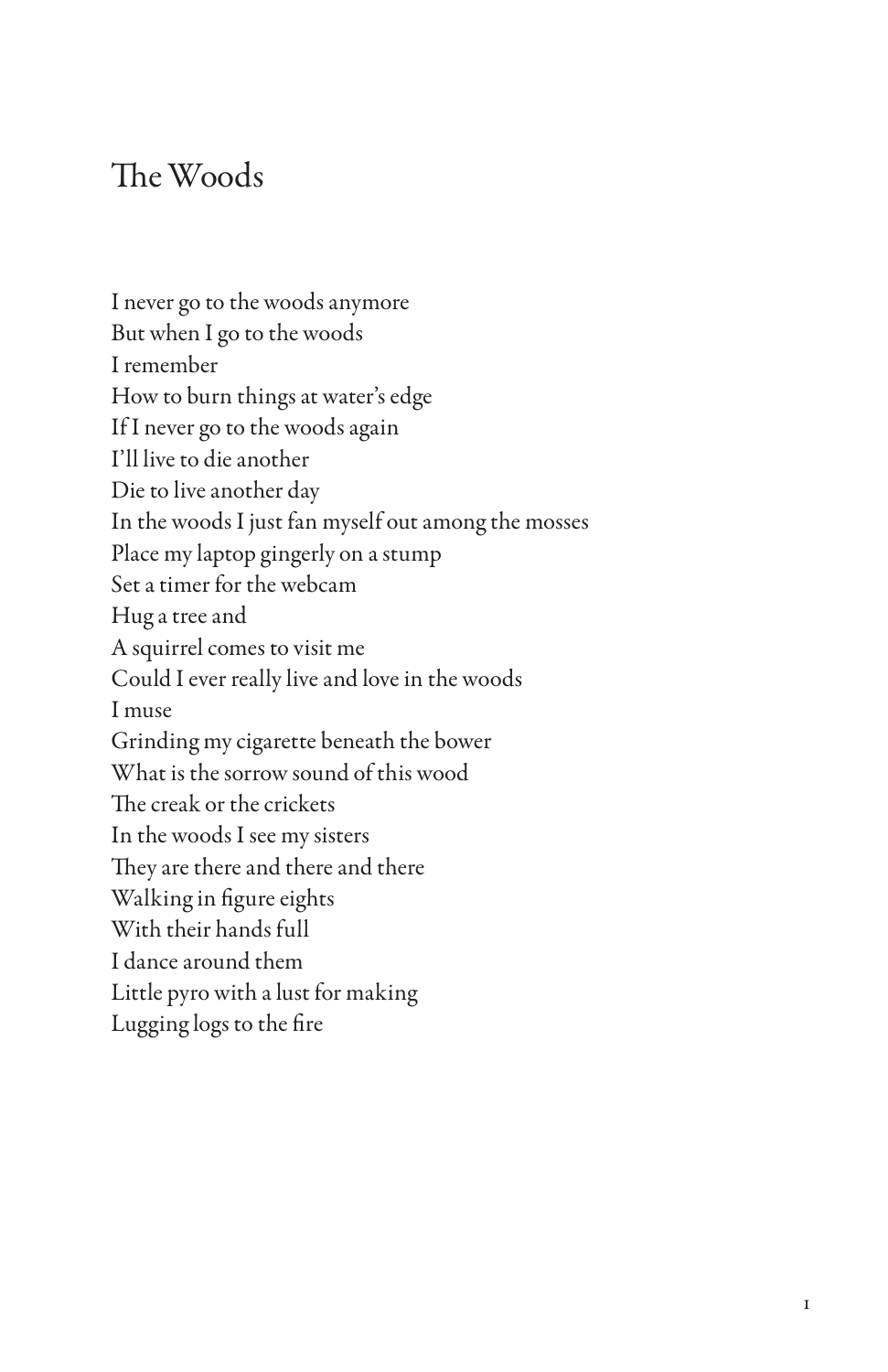#### Manifesto of the Lyric Selfie

Our "I"s. They are multiple. We shuffle them often as we like. They can tag us. We can untag ourselves. We've got our to-be-looked-at-ness oh we have got it. We peer and cross. Go lazy. We're all girly. We're pretty selfie. We write our poems. We write our manifestos. While sitting in the photo booth. While skipping down the street. We think: If only my camera could see me now. There is a tranquil lyric but we recollect emotion with the speed of the feed. We pose to show the spontaneous overflow of powerful feelings. There are no more countrysides. There are no more churchyards. We smudge our vistas.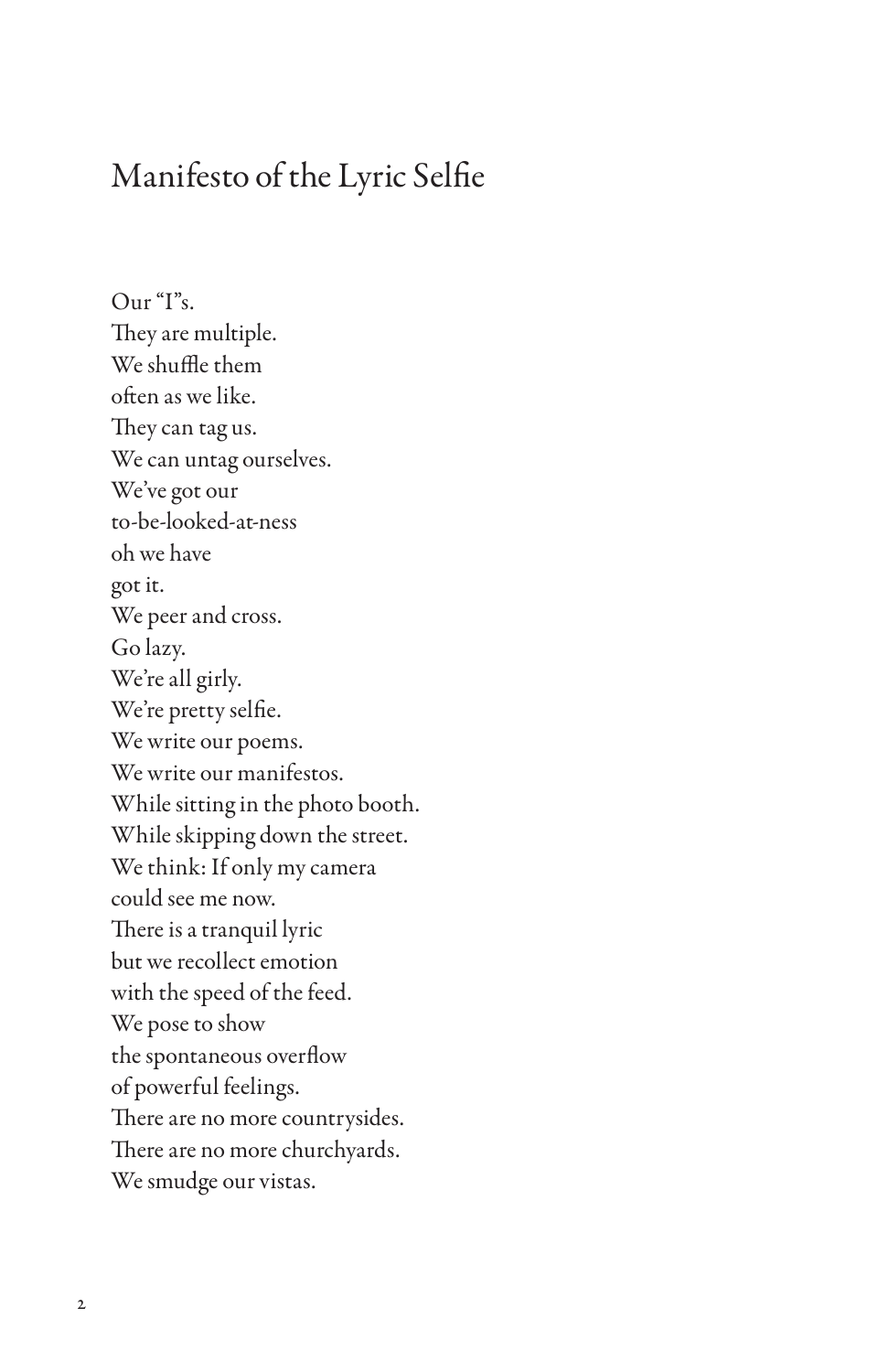We flip the cam around. What is burning in our little hearts? Hashtags of interiority licking like flames. We had been reflective. We have been reflected.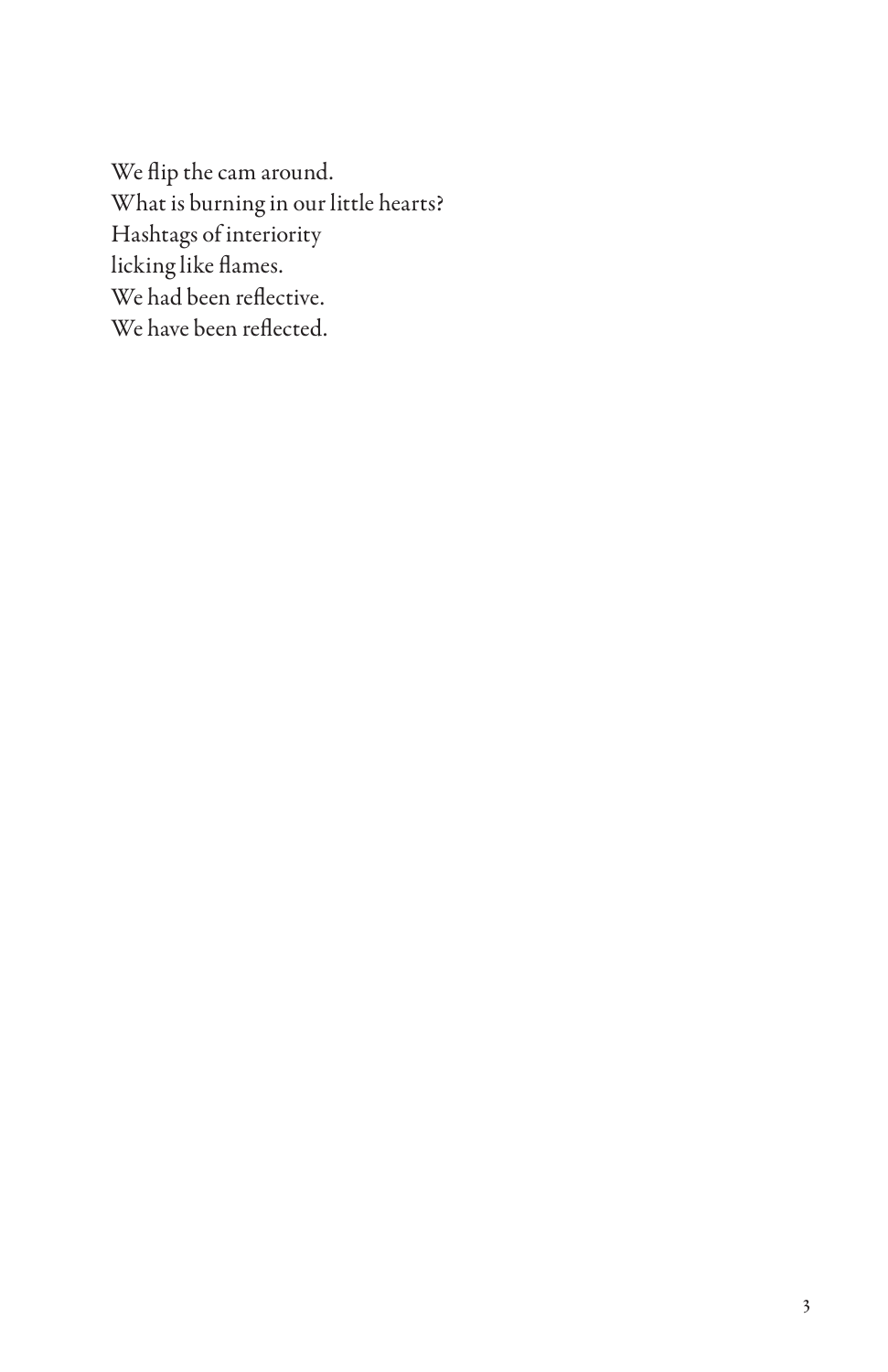## Spell for Good Weather

please don't rain on our yonic pyrotechnics

our wingèd pink park smoke

check the internet against the perfect skies

why do I have faith in the lightness of the drift

when the only thing they've ever been is changeable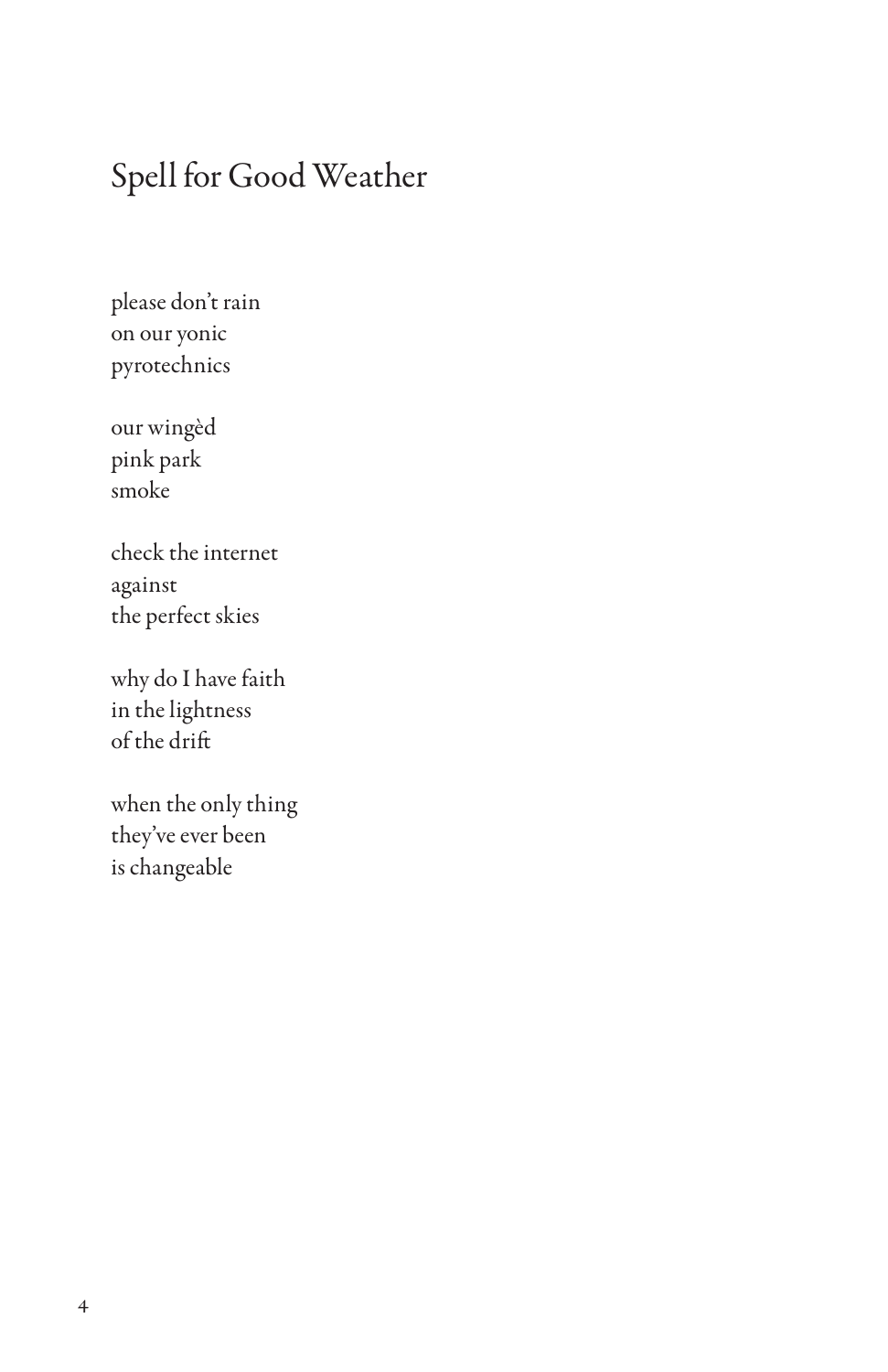#### Performativity

Stand on the widow's walk and watch the ships come in Wait for you around every corner and boo-ya Eat poison candy and barf a debutante barf Wear my girl gang jacket in the style of Kris Kross Dye dye dye my hair the color of my bleeding heart Be the bedazzled bully on your block The giffy troll in your comments feed Put a hex on your IP address Teach a class in black magic at a for-profit university Play a teenage witch at an open mic back home Play myself / with my real heart pinned on Bad bad bad as I never was And when the last sad song plays through my head I'll be crying *I'm melting, I'm melting!* Swimming in a sea of so long And you'll be feeling all my feelings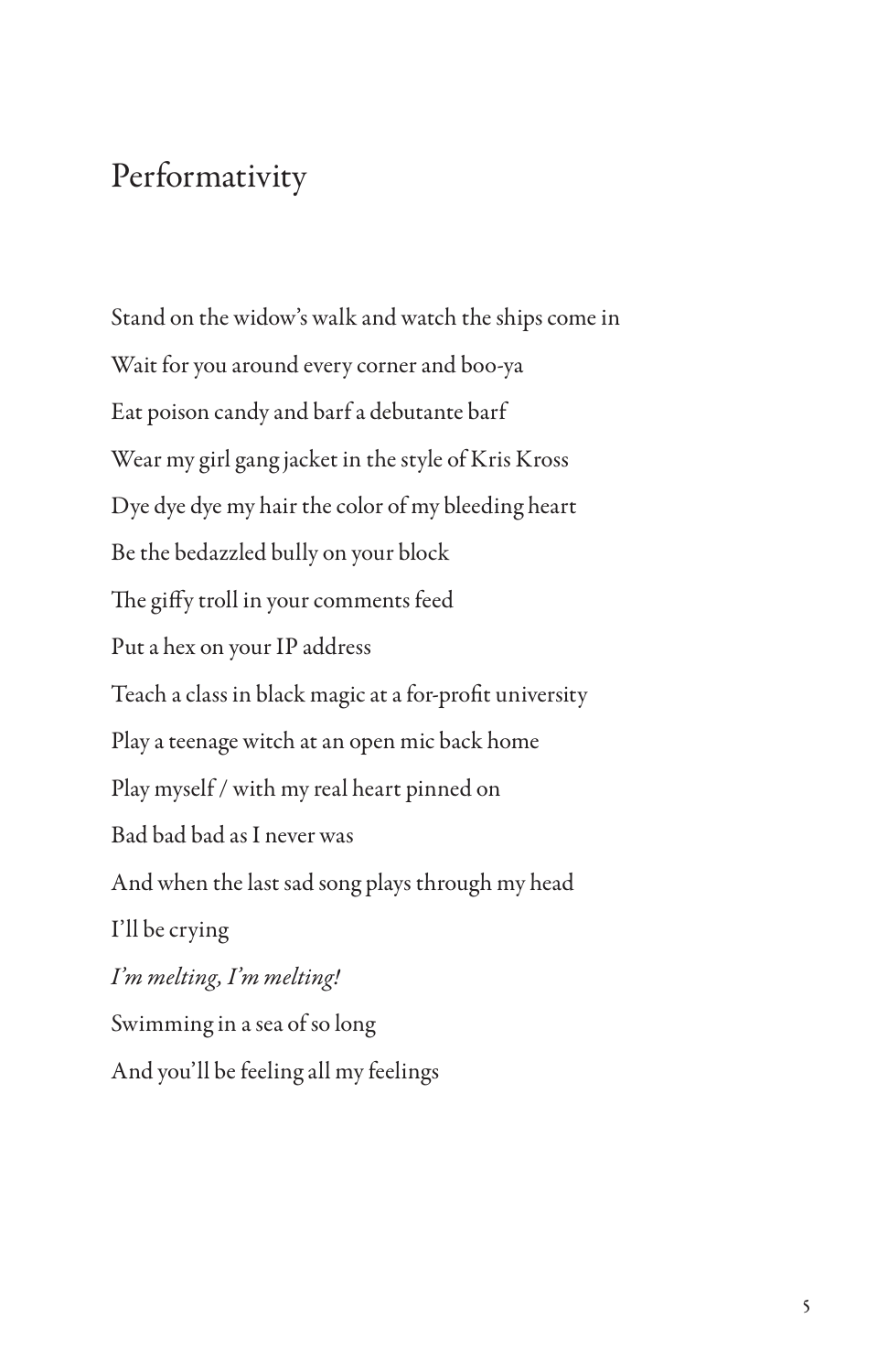#### Anagnorisis

On the internet it is easy to love you On the internet it is easy to love me We let each other off the hook We get to it when we can We won't become known unless we tell our secrets, and we won't Yet some days I feel recognized in the Greek sense You know who I am—maybe even better On the internet there is a scene I am a player and am found out Recognition not only of a person but of what a person stands for What is the true nature of my self and my situation? Fortune, love, or knowledge After much pain, sometimes death or a wedding Other times the stage just gets cleared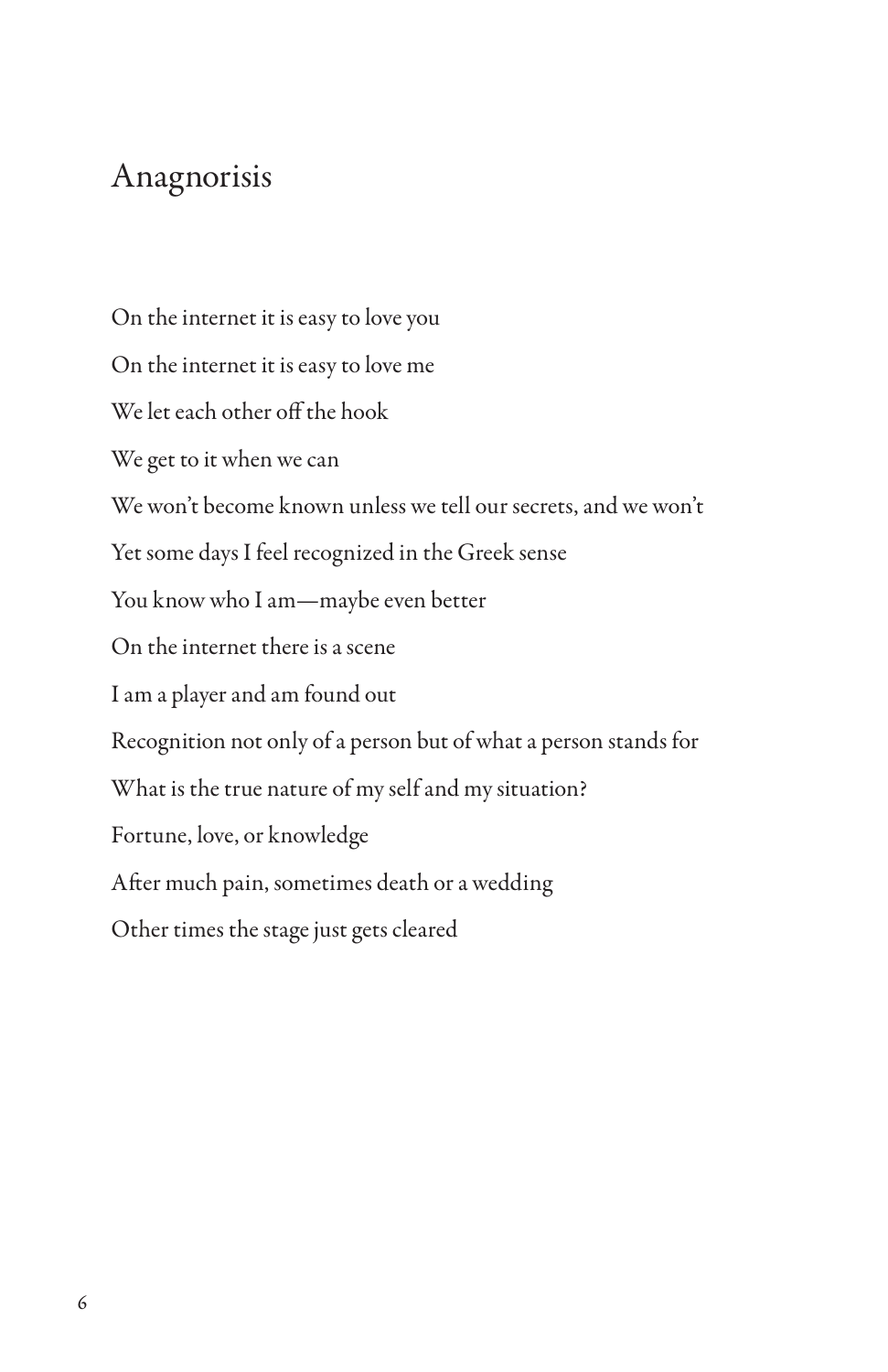## Sharing Settings

I began to worry that everything I wrote, I wrote because someone was listening. *Poetry is* over*heard. Eloquence supposes an audience.* The feed demands one. I tried to keep a diary again, to get that teenage feeling back, but I could only write about how the internet was the best and worst thing that ever happened to me. The internet stole my brain. Told me to share share share. But what if the only things worth sharing were the ones that languished for months, even years? I thought about Robert Duncan and shuddered. What about the need for feed my need to feed my need for feedback? I pressed the fucking lever. Over and over. Give me the pellet! Like like love! I tried to write into my dreams, to tell a truth I wouldn't dare post to the feed, but everyone was there, too—the ones from high school and from right across the street, faces in a book I turned in my sleep. If I didn't tag anyone, could I get away with it?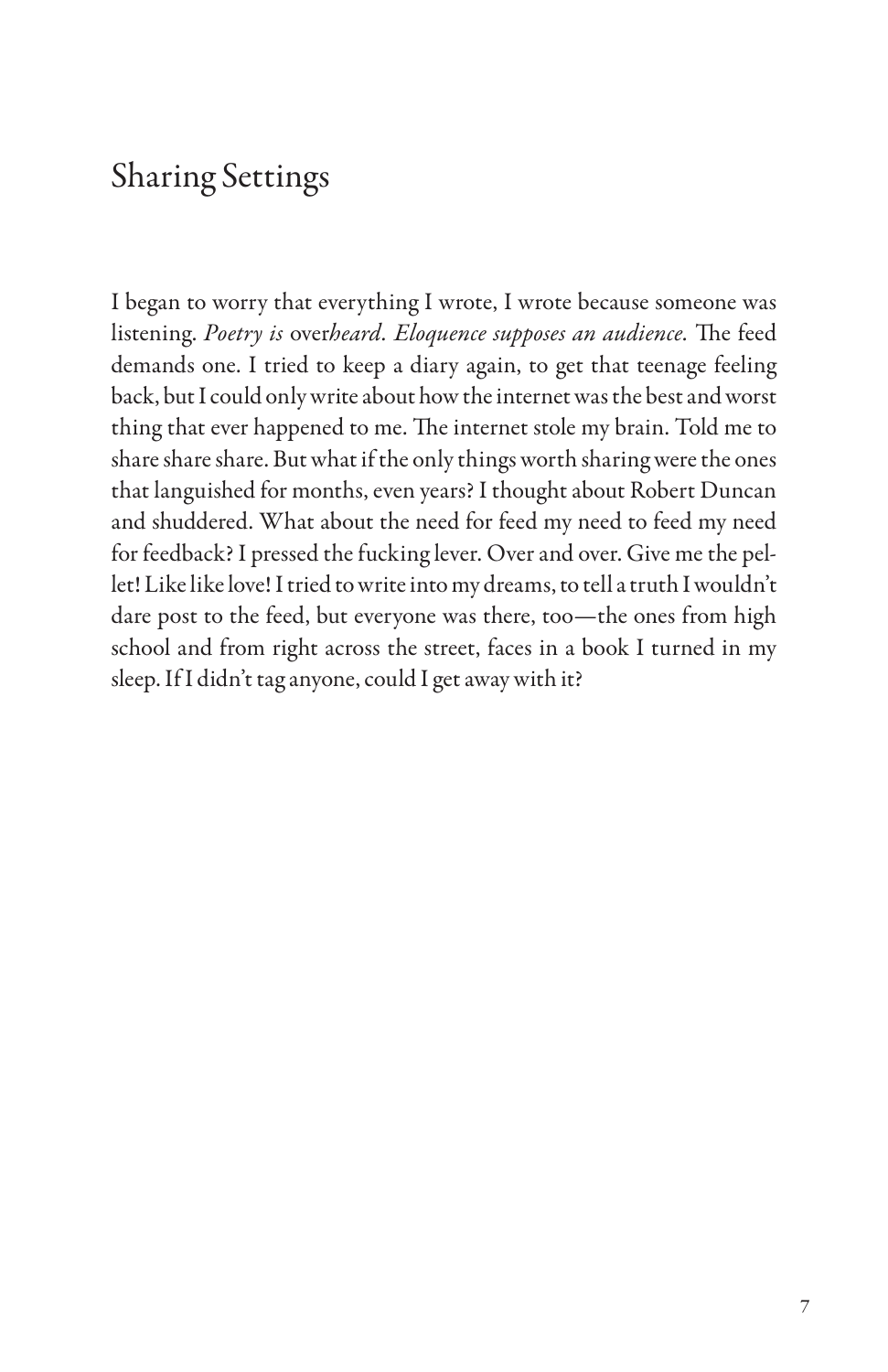## Spell for the Future

swipe a time machine

instaconjure a feeling

"look, I made my day so old"

that it's already over

once you make it real—

polaroid-vinyl nostalgiafor-nostalgia-itself

real—

does the wish to be "in life" reappear?

want to move to

Detroit? Milwaukee

Escondido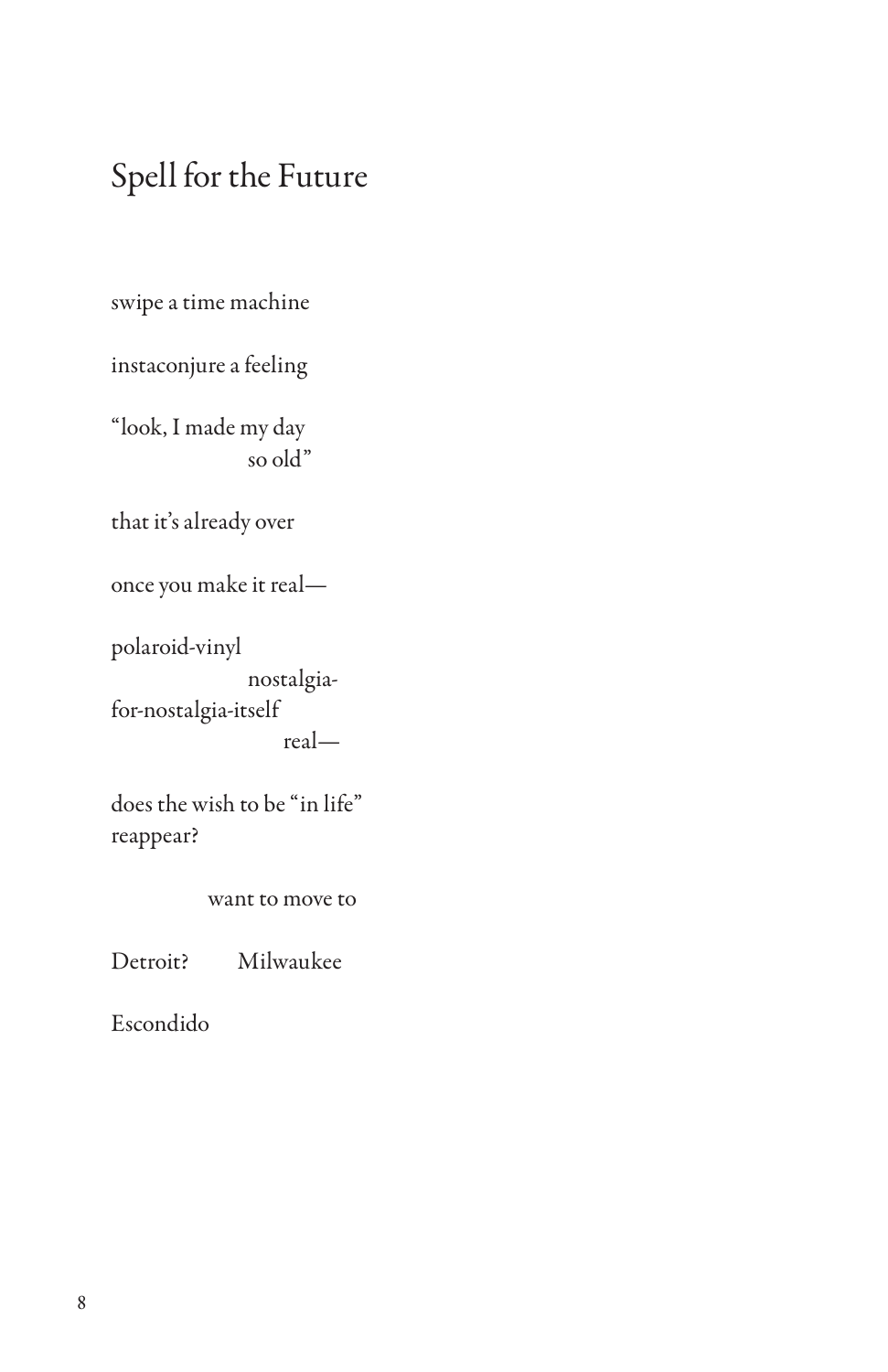## Like Machine

I am a like machine. I do so like. I press and click. I am a like machine; I know power makes me. I am like a machine, silent unless turned on. I am the motherboard of artifice. I am, like, too close to nature.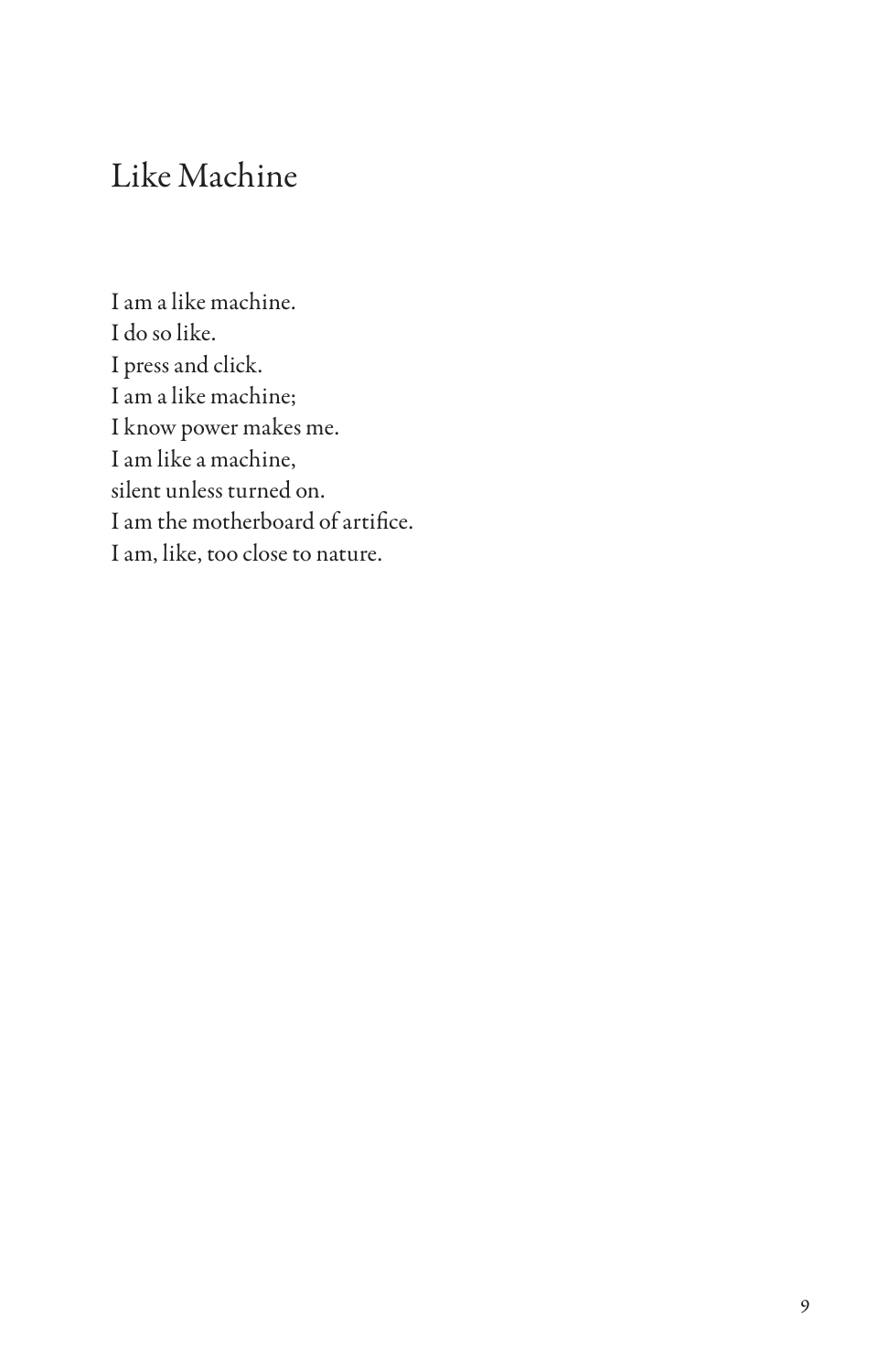#### Witches of Space & Time

When Caolan commented to say she was at a rest stop in Darien

my first thought was *upon a peak in Darien*

and the second was *Historically—or was it geographically?—inaccurate*

but when I turned off the footnotes of my mind

I realized, *I, too, am near a peak in Darien, which is to say I am also in Connecticut, on a Greyhound bus heading back to New York, and if we time this right, we can wave across I-95*

For a while I stared at cars in a carsick way latching my vision onto license plates

Soon I began receiving updates via text message

We told each other what we knew of our coordinates in space and time—

milemarkers & marinas & Burger Kings & Chinese Buffets food gas lodging & scenic overlooks

Meanwhile my feed fed me Wangechi Mutu National Coming Out Day the zeitgeist of witches and tips for making your skin look less tired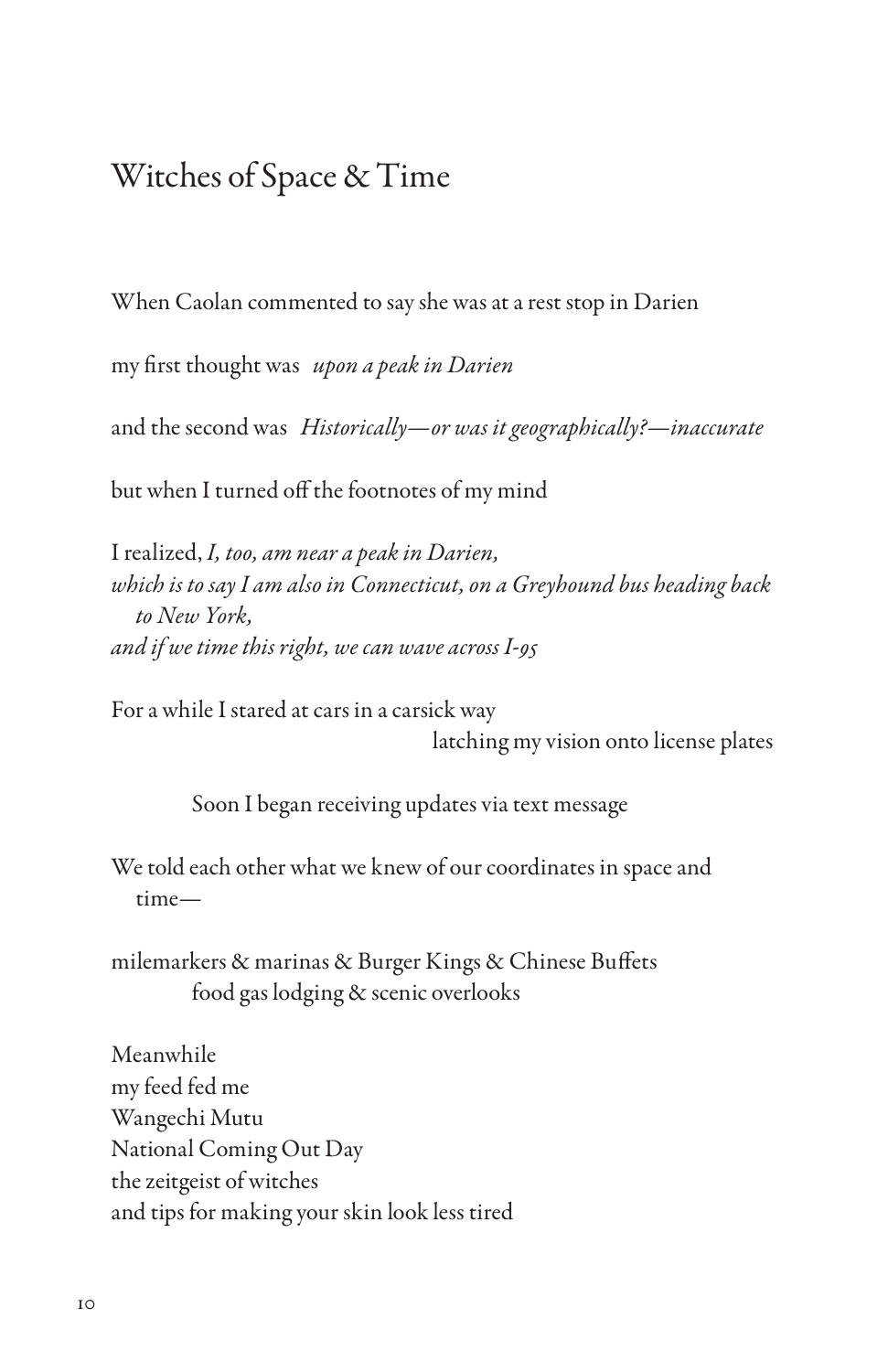When Caolan texted *Hooot!* I swiped over and typed *SUCCESS!* on the thread we had going

I thought I had missed her

but when I asked if she had a busted front left fender indeed she did

For all the looking down and typing

we miss each other

but I saw you on I-95 with my own two eyes

and told you the traffic would clear up on your side

we used our eyes and our tools

our tools and our eyes

to find that flash

overlap of space and time

or what they call coincidence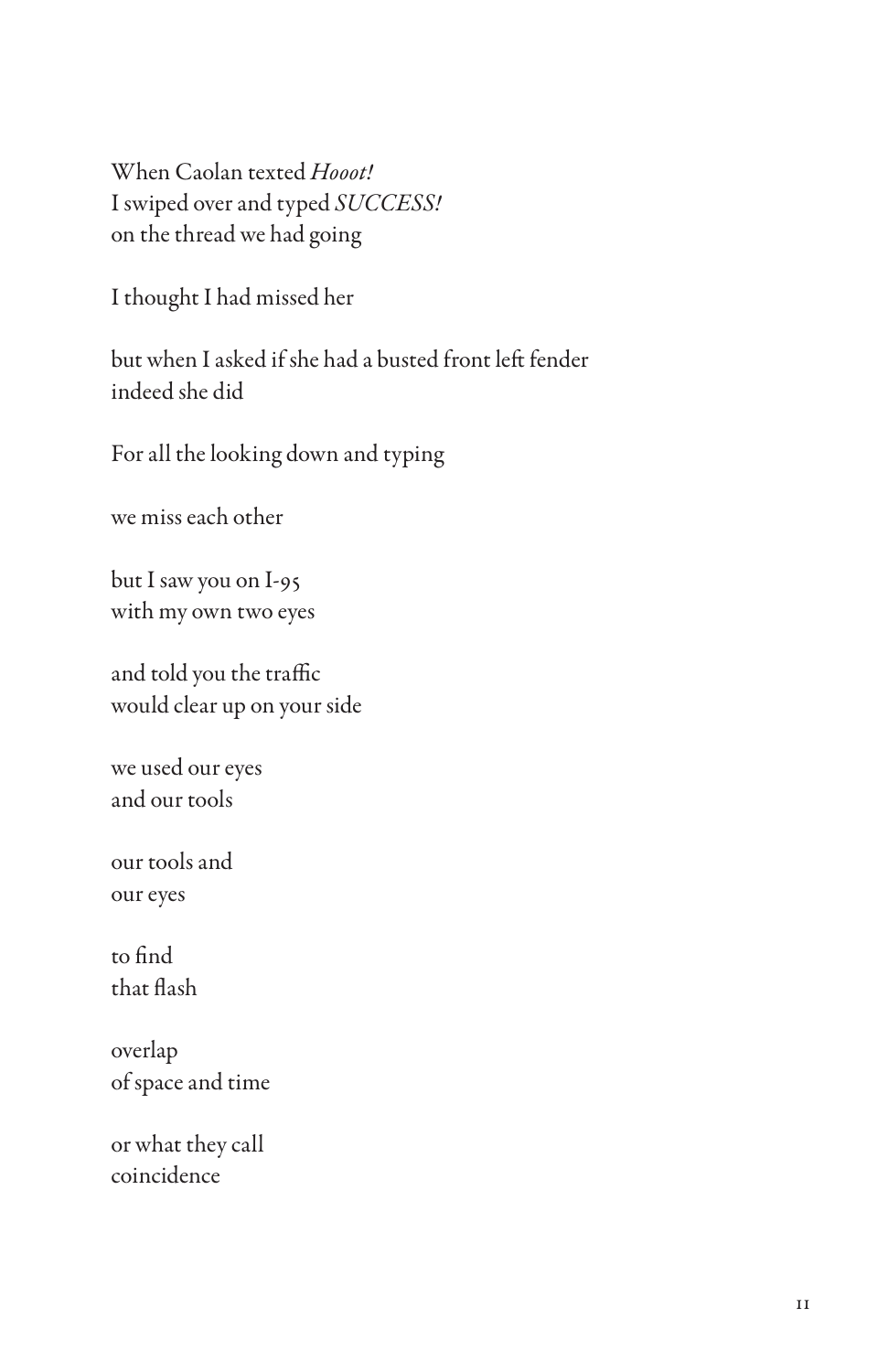## Spell for Actualizing Art

be a child before the internet

make

need not be material

try beats on wall conversation arrangement or

delay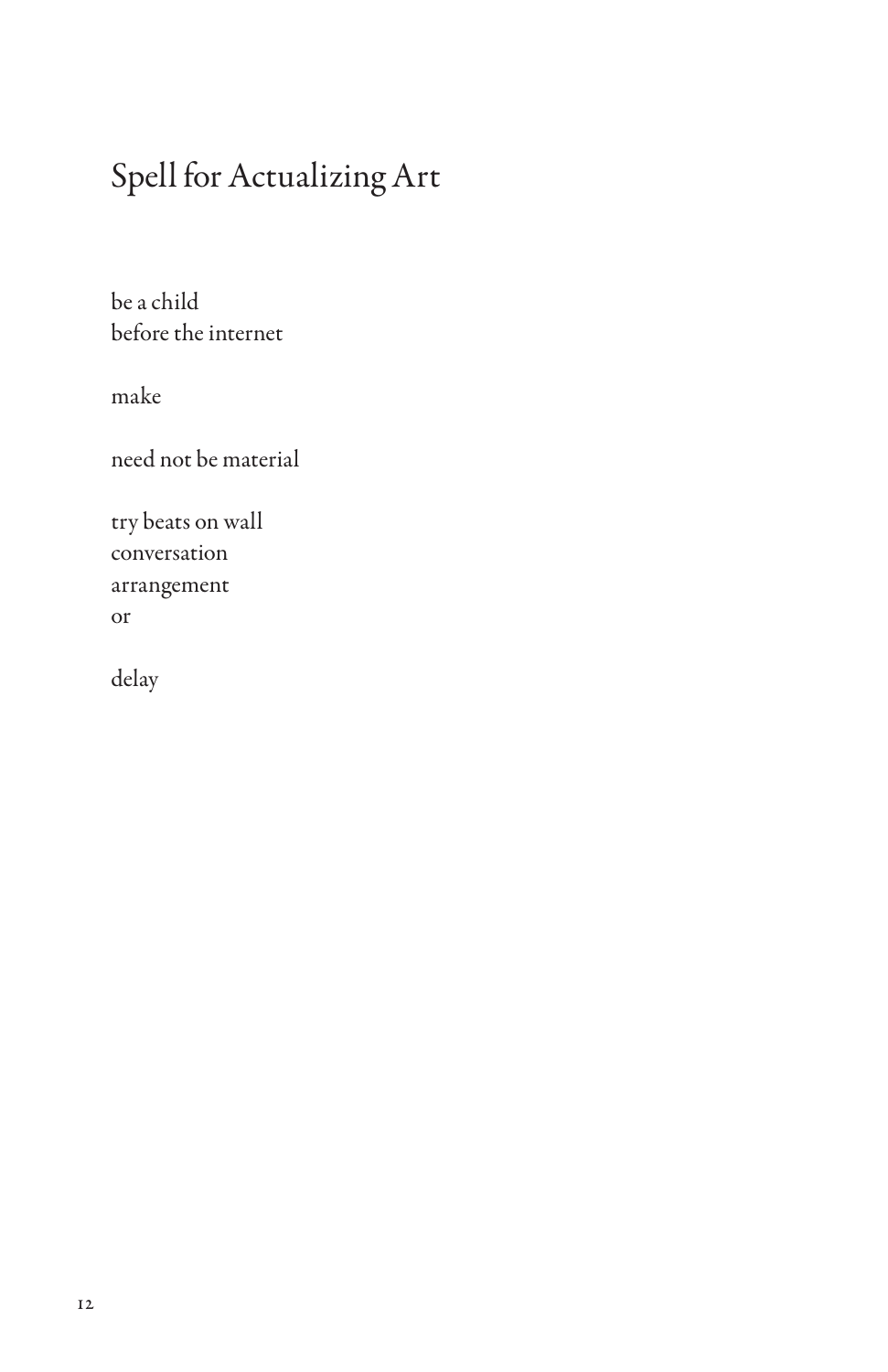## Space or Time

When it was a wall, it was like writing on a whiteboard on a dorm room door, or the way Ashlee's parents let us paint the walls of her basement lair and even keep the turtle we caught up north, which we named Jack Deveraux. Those were the days of our lives.

Then they started calling it a timeline, but it was a lie: time was a math problem; time was a scheme and a scramble. The days all out of order. Whose highlights? A robot's theory of our desire.

I'm saying all this because I'm embarrassed—because we're not even that close but I really like your posts, I mean I "like" them a lot, so you're always at the top of my day.

They can't keep a tally of the inky bloom of my blushing. (Can they?)

Hey, you would love this.

Have we met?

I want to give you something real, but we live here now.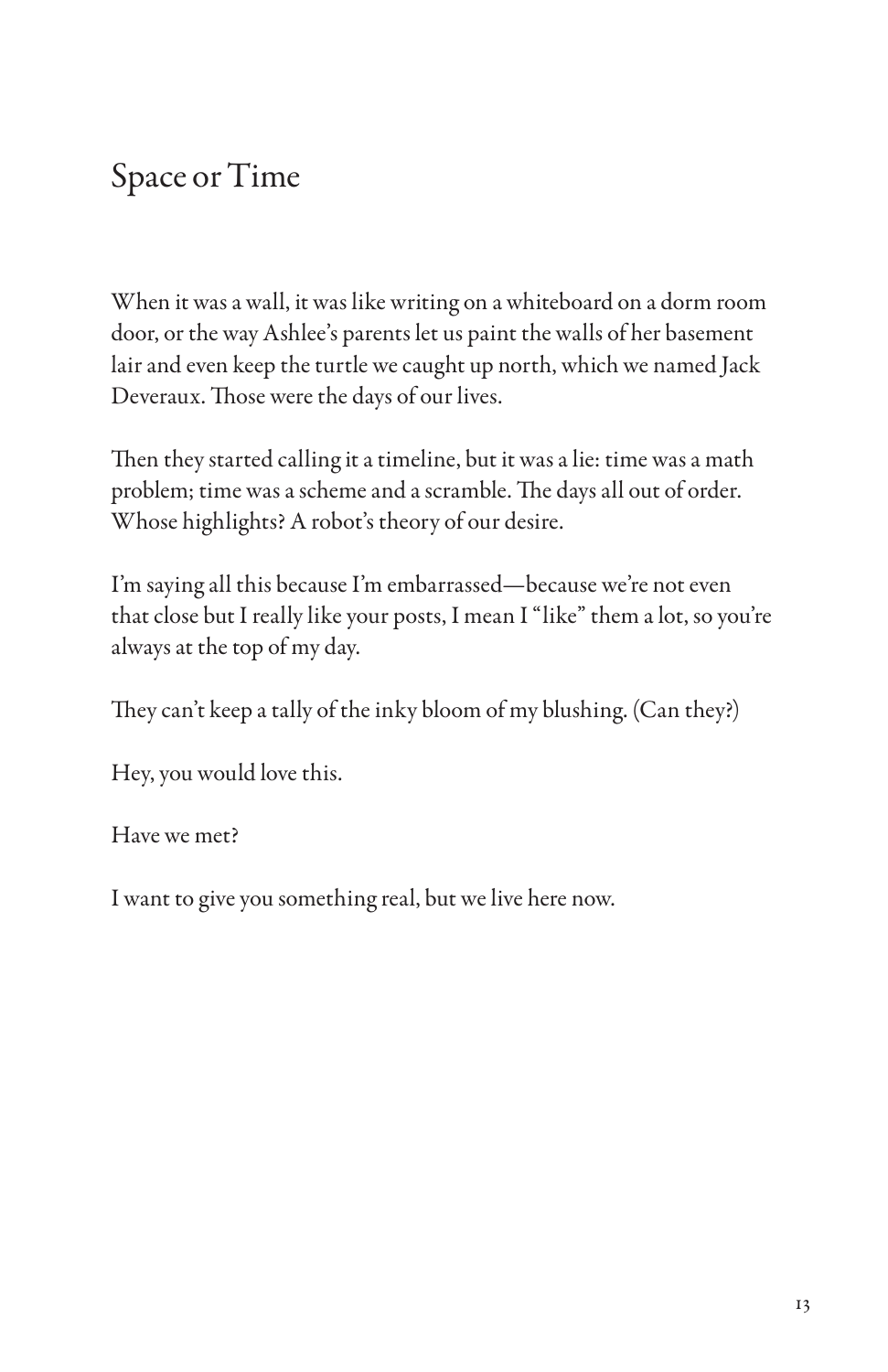## Spell for Lost Things

because you stole her phone

I lived in another decade all afternoon

*ring doorbells walk long distances discover bookshops*

whoever you are, thief

you are scum & stumble-upon &

changed the time in my day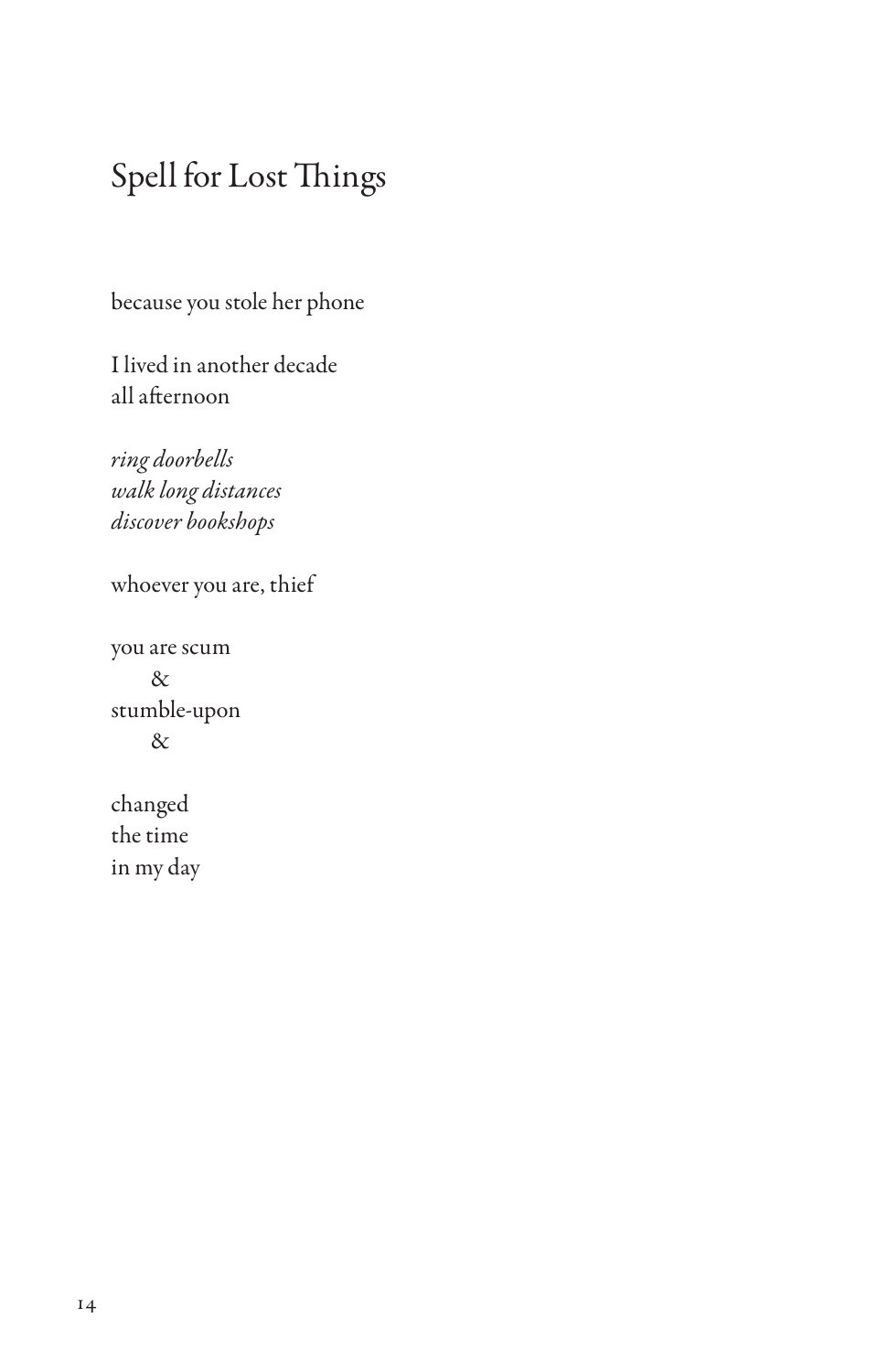## Disney Princess Pageant

*Saturday, November 19, 2011 at 9:30 PM - 4 AM EST Brooklyn, NY*

*10 Went · 0 Interested*

I'm Snow White.

We're telling the truth.... On the Internet.

This is the best party I've ever been to.

Fur. Fondue. Sylvia. Tangerines. High pitched cat's meow. Yeow. Lace. Vaporizing and a cheerleader almost saved by technicolor Indian chief.

This is my last birthday.

This is a slumber party. Without sleeping.

This party is a scam.

lets see if i can really post from my kindle. then all forms of internet will be represented

Girl plus

Is this party on google +

If he really likes you he's Facestalking you, so he knows where you are.

I'm going to need some more cheese.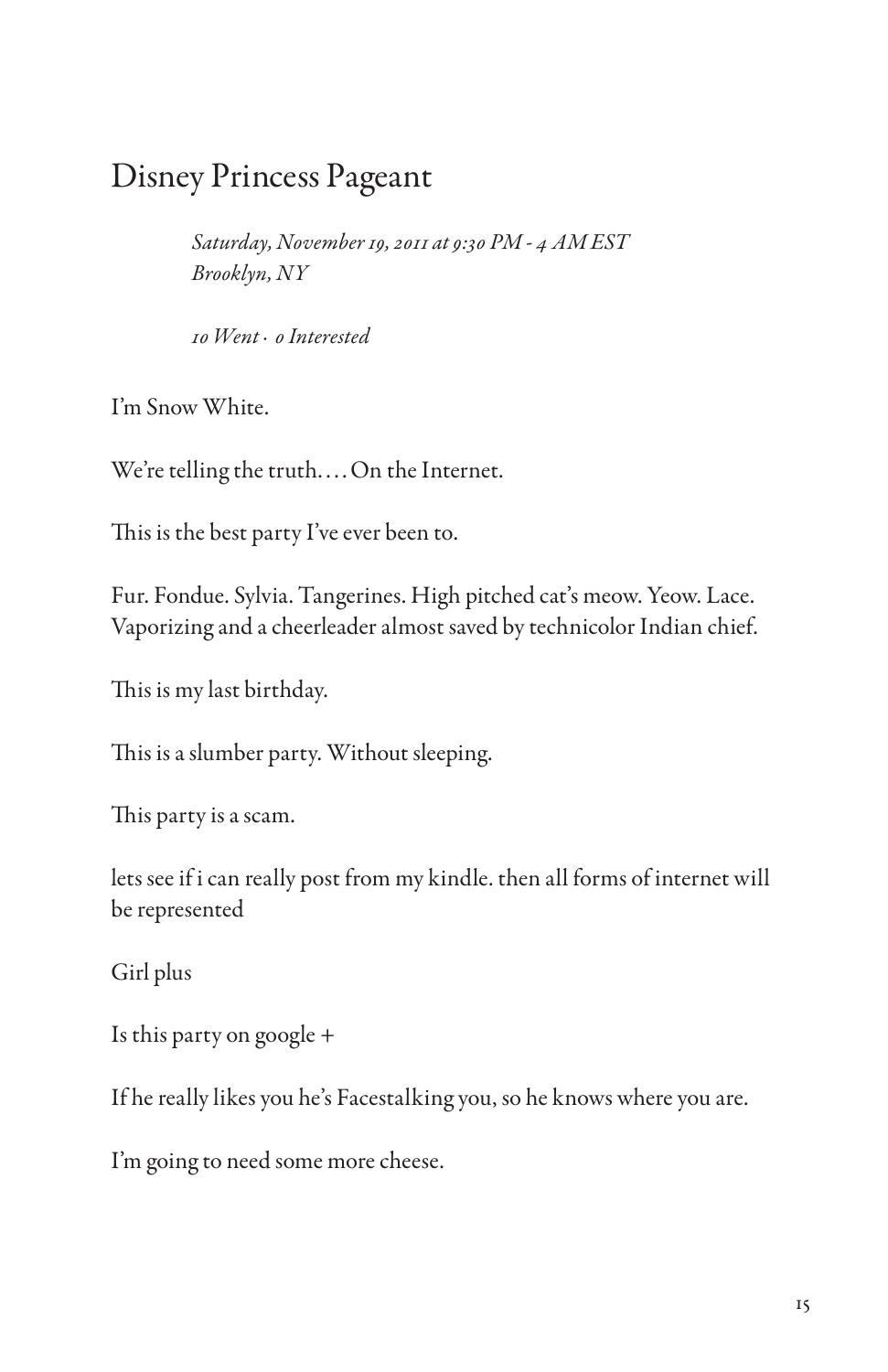Who's your rising princess?

Dildos!

Spoiler alert!

I wanted to have a lot of food in my mouth when I read this line.

This is very serious. It's a diptych.

"The Hills" is universal. Like Michael Jackson.

first ten bars of the original 90210 theme song, GO

still contend it sounds like "a little bit dangerous"

shocker fave 90210 character is andrea.

Saved by the Bell: The College Years. That shit was hot.

--- we are quiet because the reading is now taking place ---

Breaking Dawn was trash. I'll stick to the books.

so many fantasy references from supathroat

Wonderwall singalong!

I'm totally still partying with y'all post party. While flossing. Removing contacts. Looking for sleeping socks.

Were Pocahantas and Mulan princesses? This is a hot topic right now.